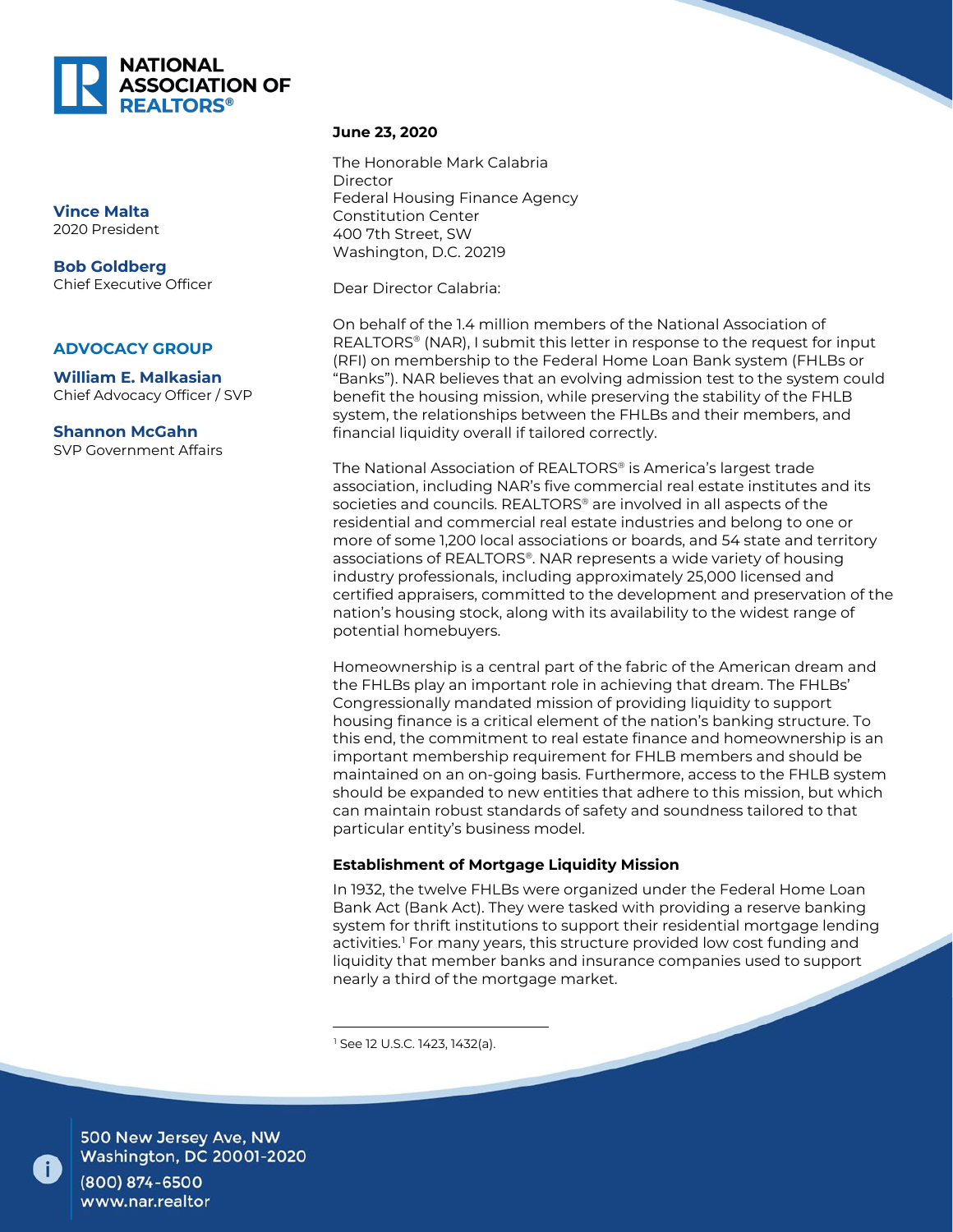Over the last four decades, the tremendous growth of the secondary mortgage market has led to fewer thrift institutions and insurance companies holding the majority of residential mortgage loans on their balance sheets. Simultaneously, the scope of the FHLB system has seemingly expanded over time in various ways to further the original goals of the Banks' proscribed mission.[2](#page-1-0) Some of these expansions include loans for community development purposes, investments that support community services or area revitalization, and several Small Business Administration and Small Business Investment Company investment activities.[3](#page-1-1) While not all of these new activities are directly related to the FHLB's original singular mission of providing housing liquidity, NAR understands they strengthen and diversify the banking environment and provide direct benefits to the housing industry by investing in and supporting communities.

NAR supports the mission of the FHLB system that, in its unique structure as a cooperative owned by its members, serves as an important source of capital and liquidity for its member banks. Furthermore, NAR opposes changes that reduce stability in the system or further limit the FHLBs or their members' commitment to real estate.

# **Reexamining Membership and the Commitment to Homeownership**

NAR believes that the FHLBs should have an ongoing requirement to investment in real estate. Without such a standard, an FHLB member could reduce or even eliminate its residential mortgage loan holdings without affecting its eligibility. Worse, perpetuating this structure could incent new entrants to the system to take advantage of this loophole and simply benefit from low cost advances and liquidity without any commitment to real estate. For this reason, NAR believes that both the parent and any conduit should be held to this standard when entering the system and after.

The FHFA's standard must reflect the migration of many banks and financial companies to the originate-todistribute model versus holding loans in portfolio. Under the-originate-to-distribute model, a member institution's year-end balance sheet may not reflect its full support for housing finance, particularly if the entity were to shift from holding a majority of its loans in portfolio one year and shift to selling them in the subsequent year. This ability to shift model allows the bank to support the liquidity of mortgage investment while managing their balance of rate and credit risk through the economic and housing cycles. The market has benefited from a falling rate environment for the last three decades, but this is likely to shift in the years to come, where this flexibility will be important for depository institutions in particular.

In addition, it is essential to understand the role that individual bank members play in their respective communities and how the proposed requirements would impact their ability to provide continued support of the FHLB's housing finance and community development missions. Only lenders and insurers that focus on the continued liquidity of real estate investments and commitment to homeownership should benefit from the lowcost funding that FHLB membership brings.

## **New Entrants to the System**

Another potential change outlined in the request for input is allowing new entrants to the system. One such example is the recent influx of captive insurance companies that utilize access to the system's low-cost funds for their parent real estate investment trust (REIT) to purchase mortgage backed securities. NAR opposes completely eliminating captive insurers. As noted by the Treasury Department, and NAR agrees, many of the activities that REITs engage in are aligned with the FHLB system's core mission, and represent an important source of private capital that should be at the core of the U.S. housing finance system.<sup>[4](#page-1-2)</sup> In addition to injecting private capital into the housing finance market, captive insurance members provide extensive liquidity for community development activities and the long-term reliable nature of FHLB advances allows consistent and competitive pricing for those activities and to home loan originators.

Rather than unnecessarily limiting participants in the system, the FHFA should develop and standardize risk management practices across the spectrum of system participants to remedy its safety and soundness concerns

 $\overline{a}$ <sup>2</sup> 65 Fed. Reg. 43969 (July 17, 2000)

<span id="page-1-1"></span><span id="page-1-0"></span><sup>3</sup> Id, and 75 Fed. Reg. 76617 (Dec. 9, 2010)

<span id="page-1-2"></span><sup>4</sup> Remarks by Counselor to the Secretary for Housing Finance Policy, Dr. Michael Stegman, Before The North Carolina Bankers Association, 2014 American Mortgage Conference, September 9, 2014.